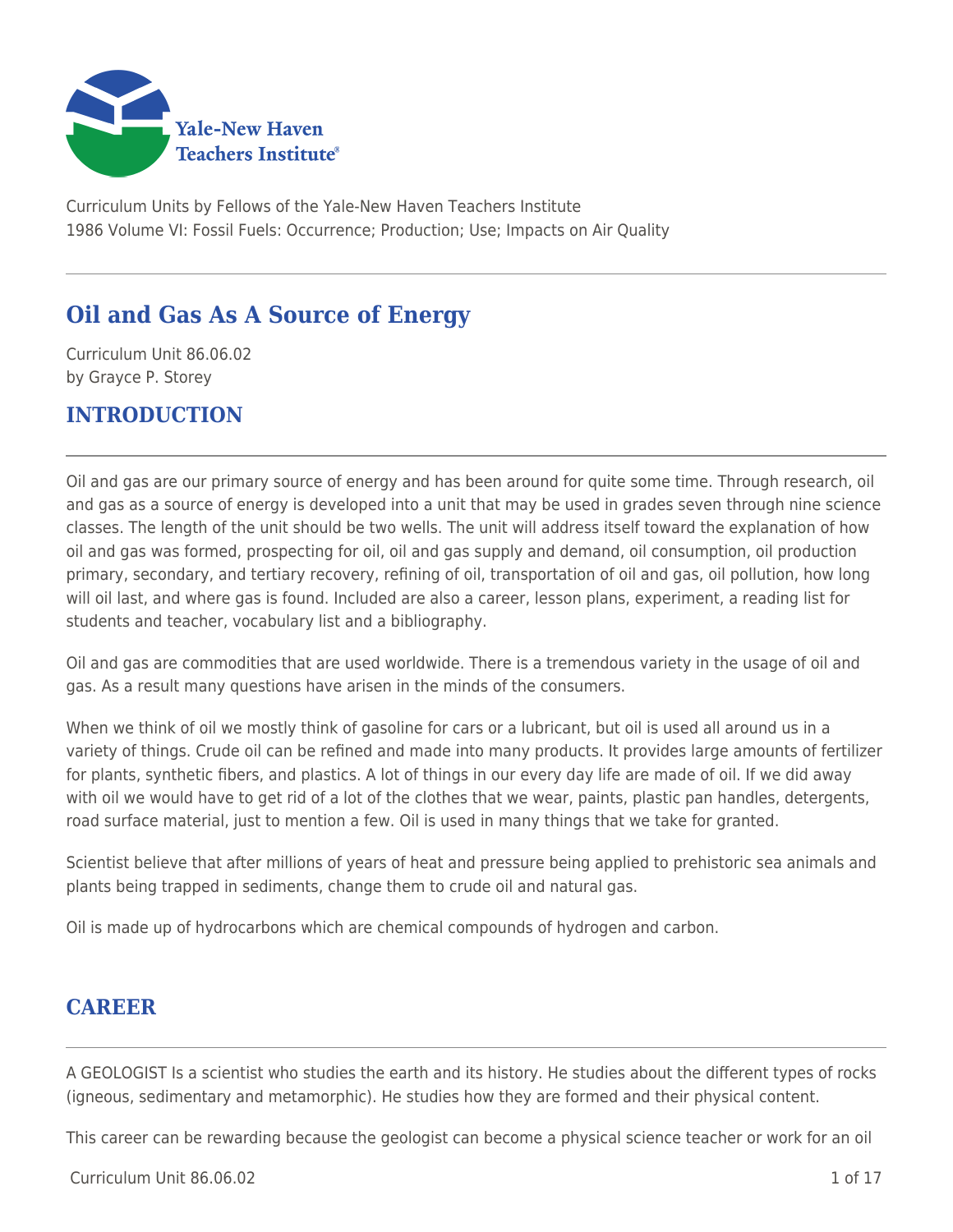company in helping locate oil.

# **HOW OIL WAS FORMED**

It is erroneous to think that oil is found in enormous pools underground. It actually occurs in small spaces in porous rock. Often times it is found as a layer between water and gas.(see Appendix 1)

Estimates of proven recoverable reserves vary from year to year and are uncertain. Oil is under a lot of pressure and usually a well releases that pressure. It flows unassisted into the well where it rises to the surface because of pressure or it is pumped out. Usually this flow will continue for several years. Once the oil is collected the natural gas is separated. When the pressure becomes insufficient to lift the oil to the surface, a pump is installed in the well. The recovery may then continue for years.

Once oil has been located in the pores of rocks, turning it into a product to be used in the home, industry, vehicles and air crafts requires much work. Sometimes miles of digging is done and not always profitably. The reason is that oil is packed in the pores of rock so tightly and beyond reach. Once it is found only about half of the amount can be pumped out.

"Crude oil is technically defined as a mixture of hydrocarbons that exist in the liquid phase in natural underground reservoirs and remains liquid at atmospheric pressure often passing through surface separation facilities." Crude oil is found in the crust of the earth.

An oil reservoir is formed out of porous sedimentary rock and capped with a layer of impermeable rock, liquids and gas cannot penetrate this rock layer. Originally water filled the pores but oil and gas from the adjacent source rock seeped or bubbled through and became trapped against the rock layer or cap rock. The cap rock prevents the oil and gas from moving up. (see Appendix II)

Because porosity and permeability vary well production varies. Oil also vary in nature from heavy to extremely light. The less viscous the oil the more easily it is to flow to the well.

# **PROSPECTING FOR OIL**

In looking for oil, the first thing the prospector must do is to find the right kind of rock. The type of rock sort is the sedimentary rock. Sedimentary rocks are formed by pressing together of bits and pieces of other minerals. Oil is rarely formed in igneous or metamorphic rocks.

The geologist is the first on the site because of his expertise in the area of the earth's original structure and history. He first looks for sedimentary rocks on the surface. By close examination of the rock he can estimate where the rock came from. According to thickness and age, oil maybe present. At times oil may seep to the surface which may mean that there is a reservoir or the underground oil has already escaped.

A geologist may use a magnetometer in an aircraft for rocks that cannot be seen on surface. This piece of equipment measures the magnetism of underground rocks. He can then get a clear picture of the types of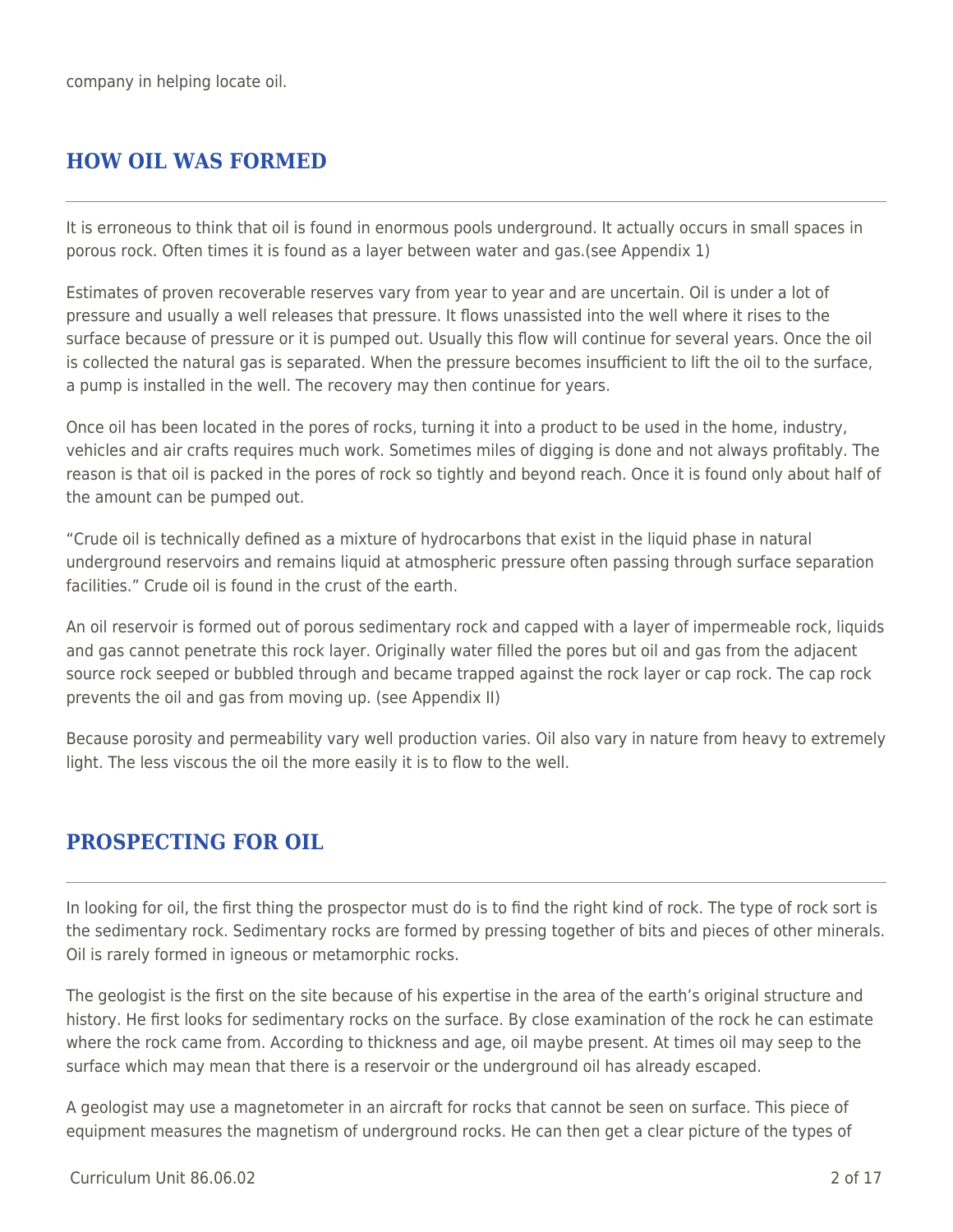rocks that are buried.

Finally he checks the rocks on a large scale. The rocks must be folded in a way where as the trapped oil cannot escape. When all of the checking has been done the geologist will suggest where oil may be found. The final proof is in the drilling.

After the geologist, the oil explorer must then look beneath the earth. He sets off small explosions which sends out vibrations. These explosives are placed in small holes. Another method that is used is a special truck that thumps the ground sending out seismic waves. At sea, dynamite is launched from a ship. The vibrations are picked up by the explorers' seismic equipment.

Sometimes a stratigraphic hole is dug in areas where little is known of the geology. "Stratigraphic is the science of geological history and tells us in what order rocks were made."

### **OIL SUPPLY AND DEMAND (see Appendix 3 and 5)**

World War II brought about an enormous demand for fuel. Coal and oil rose in price. By 1943 gas had become less expensive than either fuel in the markets.

Andrew R. Flower's report on World Oil Production suggest that, oil production inevitable will level off and fall. As a result, oil will fail to meet the increasing demand before the year 2000. Therefore alternative fuels will have to bridge the gap for the demand for energy. Some suggestions are the reliance on nuclear energy and eventually on renewable energy sources.

Two scenarios which will determine the energy supply and demand are the economic growth rate and the price of energy. Another point worthy of consideration is how long will the supply of oil satisfy the demands.

"The major factors that will determine potential oil supply are the amount of proven reserves (oil recovered from known reserves at current prices and with current technology) and the rate at which those reserves can be exploited." 2 The production rate depends upon the following three things: 1) the size of the fields, 2) its geology and 3) its installed facility. In any on year if ten percent of the recoverable reserves are superseded, the amount of oil will be reduced according to the amount that can ultimately be recovered. This may vary from field to field, nevertheless a reserve-to proportion (R.I.P.) ration 10 to 1 is the minimum ratio feasible for the world's oil reserves. The maximum estimate rate of production for worldwide proven reserves are RIP ratio 15 to 1.

The requirements necessary in order to project a basic oil-supply curve is a yearly for the remaining proven reserves. "That is the gross additions to reserves and then subtracting the amount of oil that has been withdrawn from reserves "3

The largest oil producing states are: Texas, Alaska, Louisiana, California, Oklahoma and Wyoming.

Of the nations one hundred largest fields there are thirty-five fields in Texas and twenty-seven fields in Louisiana. Prudhoe Bay fields on Alaska's North Slope is the largest field which has a reserve of 9.6 billion barrels of recoverable oil and 26 trillion cubic feet of natural gases as of December 31, 1974

In 1983 the demand for oil fell in the world excluding the USSR, Eastern Europe and China. It is estimated to have been 44.7 million barrels a day. Comparing that to the demands in 1982, the demand fell 0.8 million barrels a day.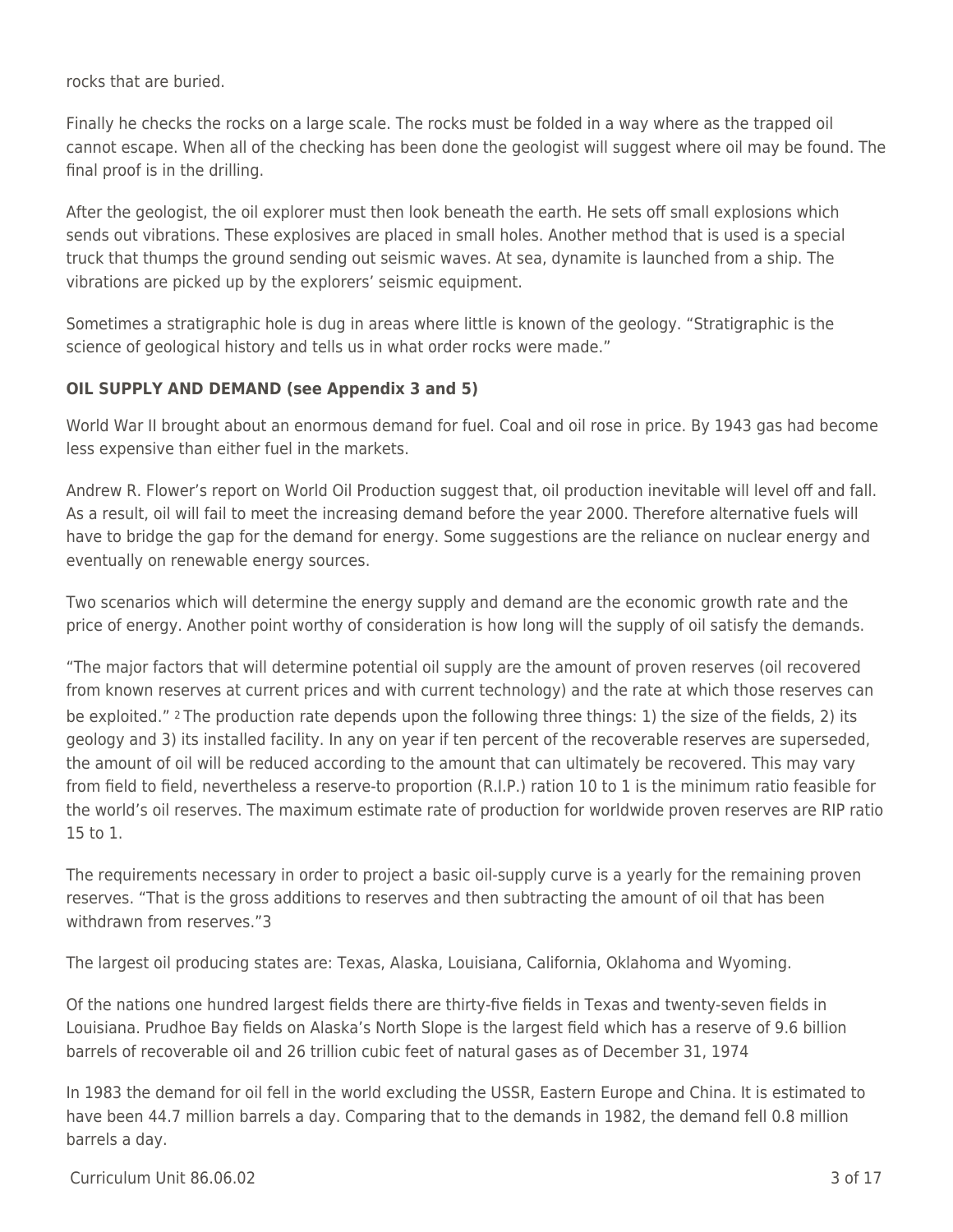There is great competition going on between gas, coal and oil. Coal and oil suffer as a result of the competition from gas, nuclear and hydro in a depressed power generator sector. "National programs to reduce dependency on oil continued to affect demand. In most countries, petrochemicals feedstocks (mainly naphtha) were buoyant; demand for transport fuels was also resilient." <sup>4</sup>

In 1983 in Western Europe the demand for oil declined by 3 percent, in Japan 0.7 percent and in the United States 1.6 percent. To offset the demand for oil and gas the demand for coal increased (1 percent), nuclear (6 percent) and hydro (6 percent).

# **OIL CONSUMPTION**

"In 1980 America consumed more than a quarter of the worldwide production of 60 million barrels a day to propel our cars, trucks, boats, to heat our homes, and drive industry and to provide raw material for petrochemicals." <sup>5</sup>

Nine million barrels came from domestic wells and the remainder imported controlled by (OPEC) Organization of Petroleum Exporting Countries.

The U.S. has the equivalent of nine reserves left. Sixty thousand oil and gas wells were drilled in 1980. The investment in the search reached 20 billion dollars.

At the close of each year estimates are made of new fields and pool discoveries. In addition, estimates for proved reserves for fields and or reserves discovered prior to current reserves and adjusted for by: 1) changes in the area, 2) revisions on better defined performances of the reservoir and, 3) "the effect of the current year's production." <sup>6</sup>

"In 1982, we consumed almost 5.7 billion barrels of liquid petroleum products and some 18 trillion cubic feet of natural gas. Thus, petroleum provided more than two-thirds of the energy we used that year. Nearly onethird of that oil and 5 percent of that natural gas we import." 7

In 1977 we accounted for nearly 48 percent of our domestic demand of oil. This illustrated a remarkable decline in our imports. As economic conditions in the U.S. improved this result in an increase in our dependency on energy from insecure foreign sources.

In the past we witnessed that such heavy dependency on foreign oil can mean in times of tight energy supply. "The Arab embargo of 1973-74 and the interruption of supplies caused by the 1978-79 Iranian Revolution both took their toll on U.S. consumers in skyrocketing prices and fuel shortage at the pump." 8

If we find and develop our own energy resource the U.S. need not rely so heavily on foreign oil for so much of its energy.

During the embargo the Organization of Petroleum Exporting Countries (OPEC) quadrupled oil prices. This shocked the non-OPEC world. Only the Soviet Union produced all of the oil that they needed.

The United States Geological Survey (USGS) indicates that the United States "may have as much as 180 billion barrels of liquid petroleum and more than 1 quadrillion cubic feet of natural gas remaining to be produced," 9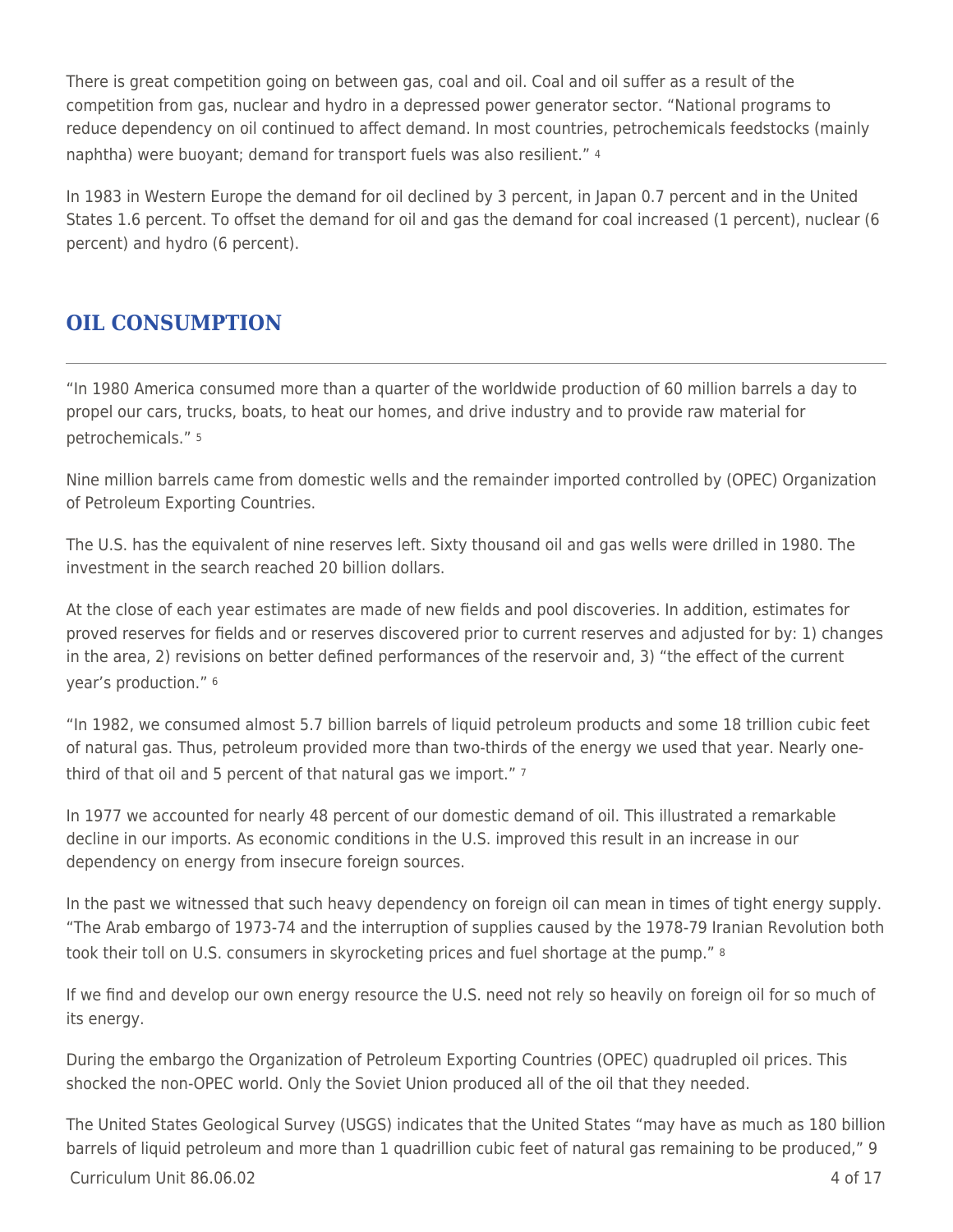from known and yet to be discovered reservoirs.

Underlying the submerged country of the United States is believed to be about 30 percent of our future oil and 28 percent of our future natural gas supply. Under the water of the Alaskan Outer Continental Shelf (OCS) is believed to be a substantial portion of the offshore oil and gas. The off shore lands comprises Nearly three quarters of the nations total off shore area. Despite the petroleum potential only a small portion of Alaska has been explored. This is due to remoteness, high cost of exploration, the need to create a transportation system onshore and offshore.

In 1970 our national bill for imported oil was three billion dollars. By 1980 it rose to 80 billion dollars. During this time the purchasing power of the dollar dropped. We were conserving fuel and we were also in a recession. Also during 1980 oil rose from three dollars a barrel to more than thirty-two dollars a barrel. World supplies were threatened while the war between Iraq and Iran dragged on.

"Even though we import oil, we are the world's third largest producer of petroleum. We are at the moment virtually self-sufficient in natural gas." 10 The Soviet Union and Saudi Arabia are the world top producers.

### **PRODUCTION (see Appendix 5)**

In the early days a gusher was a common sight. A quaker is a wasteful and hazardous sporting of oil over the country side. There are three methods used in the production of oil, primary, secondary and tertiary.

"If the well strikes oil it is sealed with mud while the final casing is run. When all is cemented in, narrow tubing is run down to the level where the oil occurs." 11 The casing is perforated there for it allows the oil to flow. To prevent the flow between the spaces of the tube and casing a plug or packer is used.

A group of valves on top of the well called a Christmas tree regulates the flow of oil. Once "the oil leaves the well head it goes through several drums." 12 The drums are used to remove gas take out water and remove salt. If the oil pressure is high more drums are needed and visa versa.

# **PRIMARY RECOVERY**

"In the U.S. today such production recovers on the average about five percent of the oil in a reservoir." 13 As you conclude, this method fall short of the total the total recovery of oil that is in the field. In early days this was the only technique the drillers had available.

# **SECONDARY RECOVERY**

"Secondary recovery involves the feasibility of the fields. Water or gas is pumped into the reservoir to produce more pressure on the oil. When natural pressure is too low to bring the oil to the well." 14

Incentives such as the operator knew where the oil was, the owning of the mineral rights, and having the facilities for processing was already in place. Such incentives led to the development of several techniques that are called "secondary recovery." 15 "The four basic possibilities in such recovery are mining, squeezing,

 $Curriculum$  Unit 86.06.02  $\qquad \qquad$  5 of 17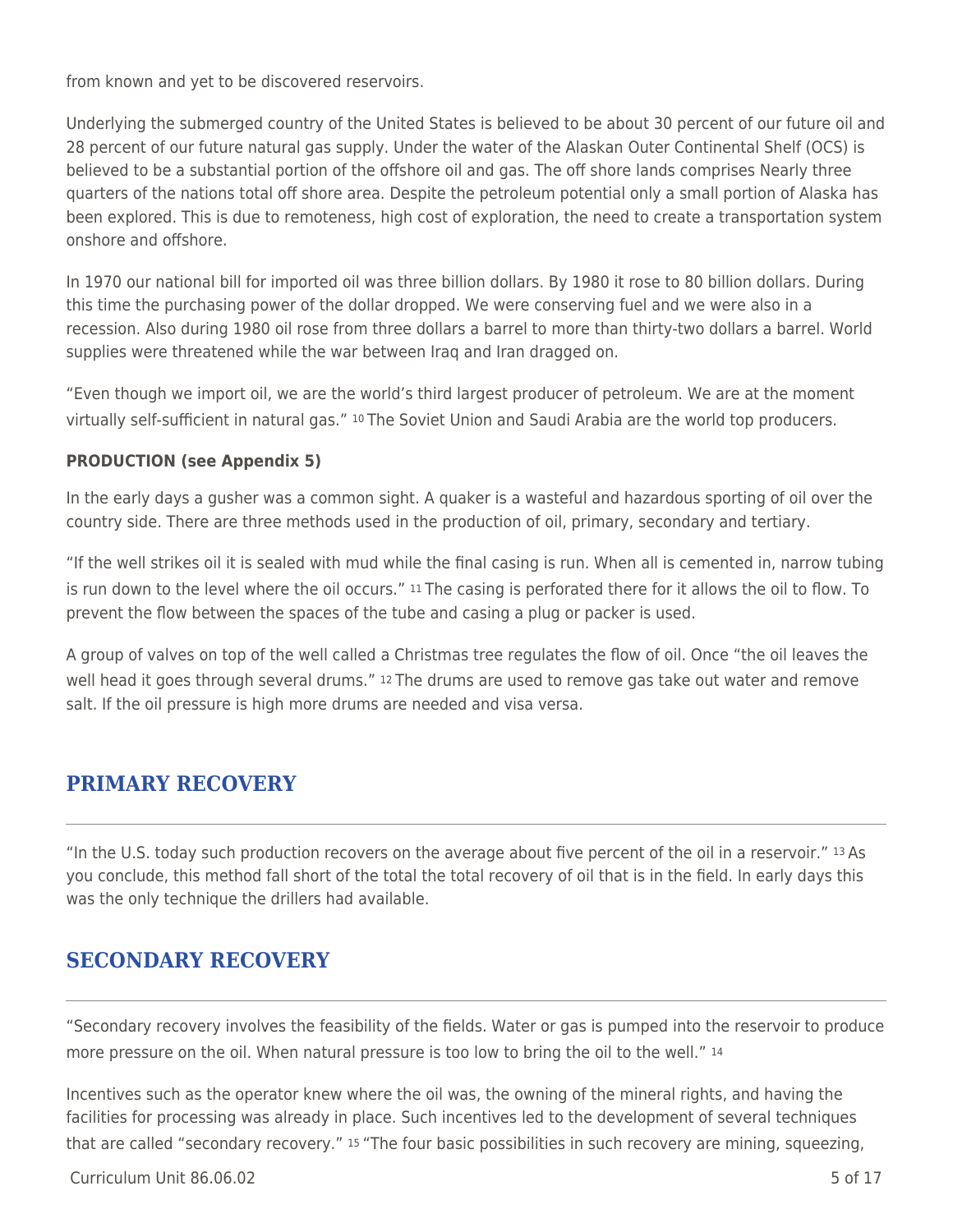pushing, and sucking." <sup>16</sup>

Mining involves removing the oil bearing rock from its position several hundreds or thousands of feet below the surface of the earth. It is brought to the surface for processing as an ore. This method proved to be uneconomical because of the concentration of ore is low and the depths of most deposits make mining difficult.

Squeezing has to do with the pressing out the oil from the rock by force.

Pushing is the most successful secondary recovery. This is done by displacing the oil from the rock with some other substance.

Sucking is a type of variation of pushing. The air in the atmosphere is used as a pusher.

The primary techniques are supplemented by the injection of water or gas in the secondary recovery technique. They do not displace all of the oil. That which is trapped by capillaries force in the pores is called residual oil.

# **TERTIARY RECOVERY**

The third type of recovery is tertiary or enhanced. This "can sometimes be achieved if the viscosity of the oil is lowered so that it flows more easily, either by heating the oil (by injecting steam, for example) or by injecting chemicals into the reservoir." 17 Secondary and tertiary methods have increased recovery in the U.S. from about 25 percent to 32 percent.

Enhanced recovery can be subdivided into three categories: miscible, chemical and thermal.

The miscible processes involve the displacing of fluids mixed with oil in a way so that there is no sharp interface between the injected and displaced fluid. This causes the capillary trapping capacity to be reduced and therefore more oil can be mobilized. The miscibility of a fluid is expressed in two types: direct miscibility where by fluids are mixed in all proportions and developed miscibility where components exchange between two fluids.

The five miscible drive fluids are hydrocarbon, solvents, nitrogen, carbon dioxide, enriched hydrocarbon gas and high-pressure hydrocarbon gas.

In chemical processes "chemicals are added to the displacing fluid to change its physico-chemical properties and those of the oil." 18 The aim is to increase the viscosity of the displacing fluid in order that more oil can be recovered. Caustic chemicals are used in this process.

The aim of the thermal processes is to inject or generate heat. This process is the most widely used of all the enhanced recovery techniques.

"Two principal methods are used to generate and transport heat for thermal recovery-surface generation and underground in situ combustion." 19 The most common is surface heat generation. This procedure involves water to transfer heat to the surface reservoir.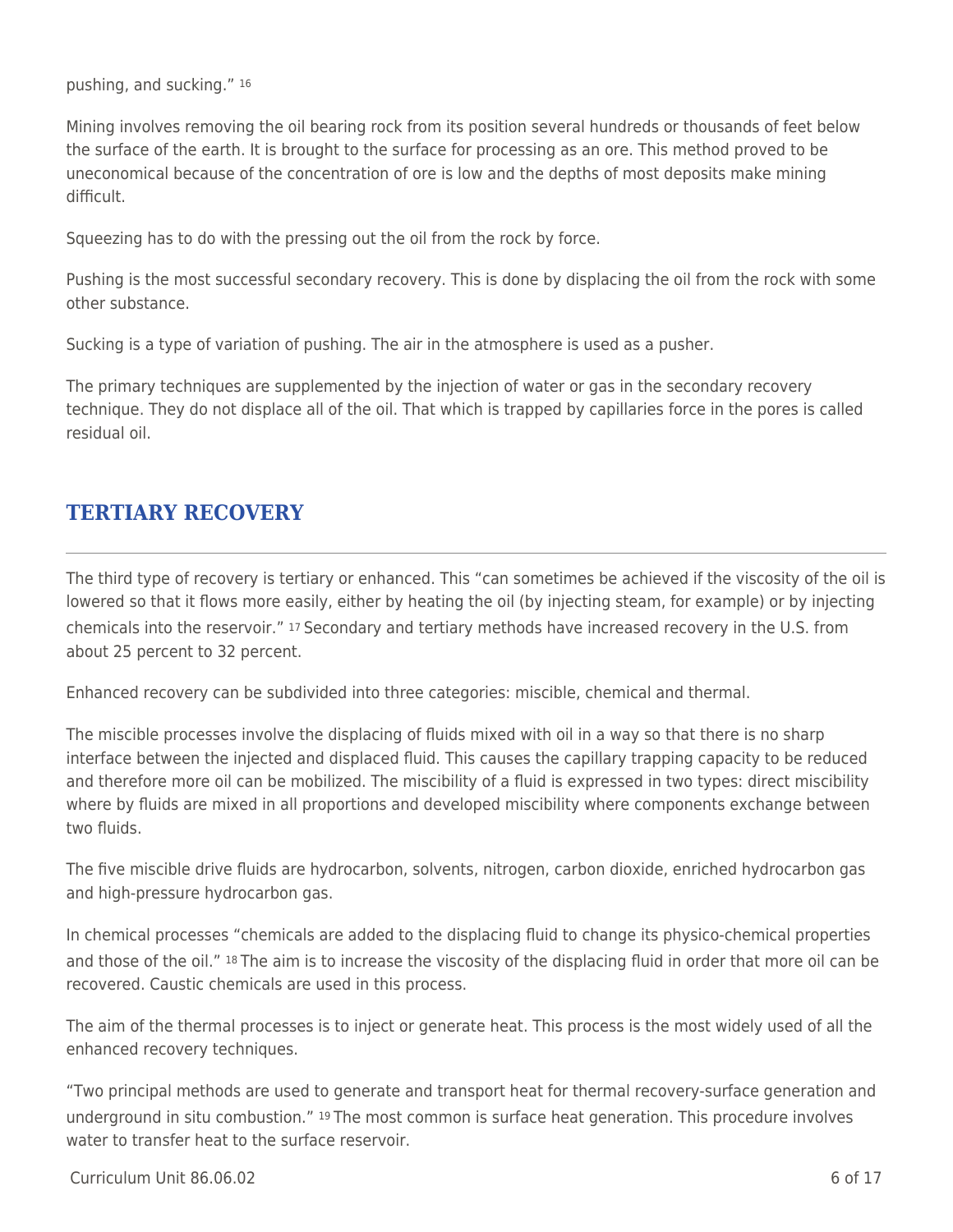Water is cheap and an excellent heat carrier. The water can be converted to steam and carries three times more heat.

### **REFINING OF OIL (see Appendix 6)**

The process of refining oil is first distillation. This means to boil oil until it turns to vapor and travel up the column where condensation causes it to turn back into liquid. Gases travel to the top of a column and at different points various liquids are drawn off. From oil we get gas, gasoline, Kerosene and diesel fuel. The heavier the liquids the less it rises in the tower. Residual fraction can be used as fuel oil or it can go into another tower (the vacuum distillation column) to be separated into still different fractions. Except for the USSR, Eastern Europe and China the primary world refining capacity continued to decline in 1983. Western Europe and Japan had the largest cutbacks. The primary capacity was 0.9 million barrels a day and 0.6 million barrels a day down in 1982. In the Middle East countries a new refining capacity was introduced in 1983. The primary capacity increased by 0.4 million barrels a day. The Indonesia refining capacity also increased.

"The refining industry in many areas of the world has been living with considerable excess primary capacity for several years although substantial reductions have taken place in the United States and Western Europe." <sup>20</sup>The results have no upgrading facilities. Low demands in 1983 brought about low usage rates.

### **TRANSPORTATION OF OIL (see Appendix 7)**

Since oil is found hundreds or thousands of miles from where it is needed means of transportation is of necessity. In the early days oil was moved in barrels on a horse drawn wagons. After which it was taken by rail, barge or ship to the various destinations.

Today the large amount of oil is moved by pipelines from the well to the refinery or port. The sea-going tankers move it from country to country. When the output is small or the country is less-developed the road and rail tankers or barges are used.

The most economical way to move large amounts of oil over land is by way of the pipeline. They may be beneath the ground several feet or supported above the ground. Pumping stations along the line assist in the flow. The climate determine the necessity of insulation for the pipes. Sometimes heating stations are built along the line, again to aide in the flow.

When oil has to be shipped a tanker is used. This is a ship used especially to transport oil. The ship is divided into many small tanks. The object being to prevent the slopping about of cargo and if the ship were hold the result would be small leaks.

By the "end of 1983 the world tankers and combination carrier fleet comprised 3482 ships of 10,000 deadweight tons (dwt) and over totalling 329.3 million dwt. This consisted of 3138 tankers (289.2 million dwt) and 344 combination (40.1 million dwt.)" 21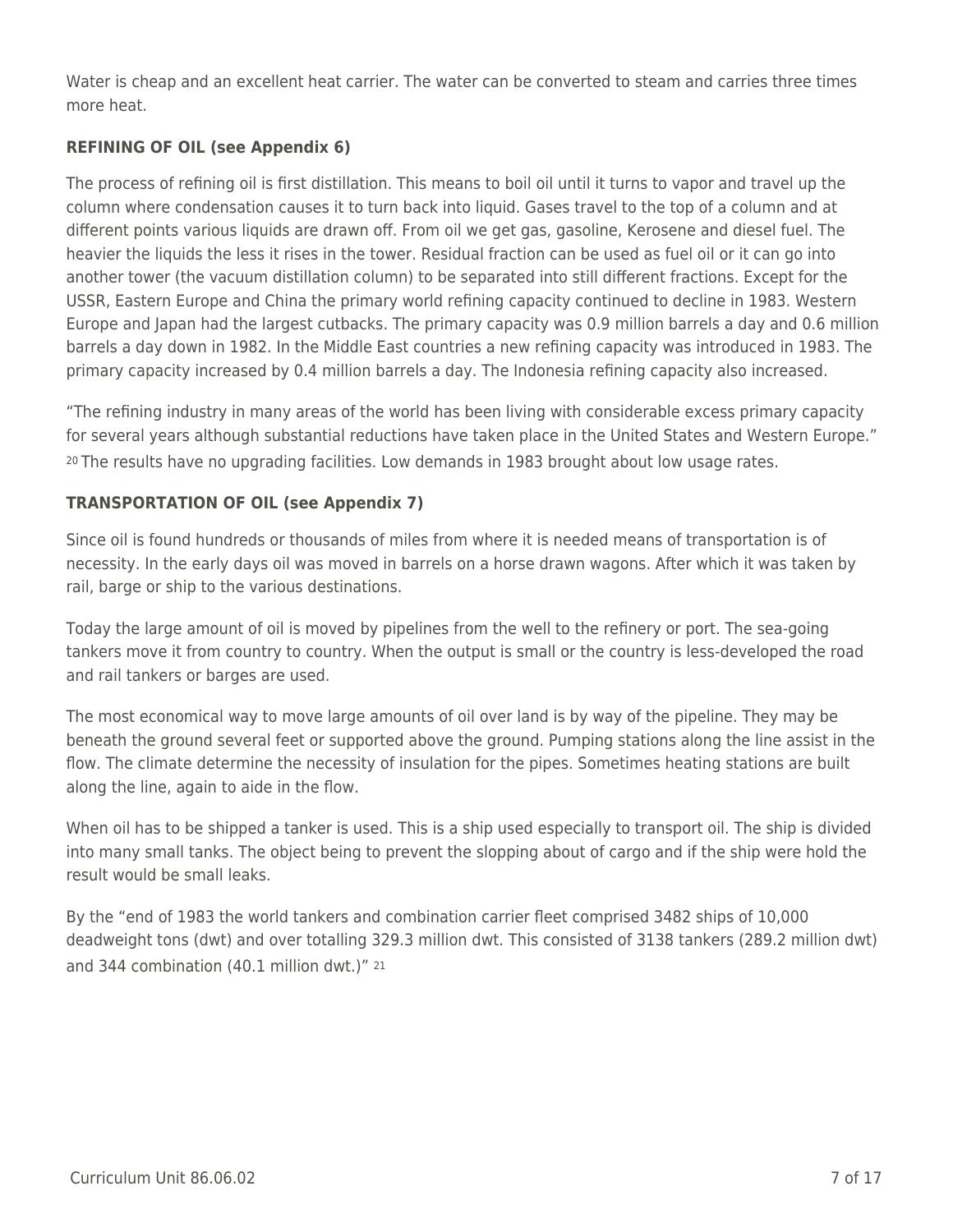### **POLLUTION**

When the land, air and water is made dirty by oil, it is then said that it is polluted. Laws have been made to prevent pollution. Pollution can be dangerous to human life and even kill plants and animals. Laws have been passed whereby companies must use anti-pollution equipment.

At one time big cities were unhealthy places to be in winter because of the dirty fuels that factories used and the burning of coal. Buildings were blackened, plants died and pollutants got into peoples' lungs.

Water can be polluted by tankers being holed or a disaster where the crude oil poured into the sea. Many sea birds die as a result of such disaster.

Major oil companies came up with a system to stop pollution called "Load-On-Top." 22 In this procedure crude oil carriers tanks are washed out at the end of voyages and the oily water from the wash out is loaded in one tank. Some oil from the next cargo is put on top of the water. Once the cargo reaches the refinery the oil and water is separated. Therefore some oil pollution is controlled.

On land firms can re-refine oil and make a product as good as new. Motorists add to the pollution problem by being careless where they empty out the oil from their cars. Some disposal methods used are burning, burying or pouring the oil down drains.

# **HOW LONG WILL OIL LAST?**

Where you live depends upon the amount of oil you will use. The concern over how long will our oil reserve last is a genuine concern. The oil that we are using today, it took millions of years to form. Some experts believe that it should only be used to make important products. We have been reassured that new oil fields are being found every day and will continue to be used in some way when you are old.

There are many ways that we can save oil: 1) keep car engines tuned, 2) insulate hot water tanks, 3) and insulate buildings and houses.

We need to use oil carefully. "Once oil has been used it cannot be used again. One day the world will run out of it. It is therefore important to develop ways to replace it." <sup>23</sup>

There are other sources of oil where we can produce oil apart from the oil wells. Shale is one source. Oil is in the structure of this hard rock. In order to recover the oil it must be heated in a retort. This process is expensive and requires lots of water.

Tar sand is another source, but unlike shale, is not part of the rock. It is so thick it will not flow. This rock is mined, and again heat is used to extract the oil. This process is cheaper and lots of water is needed.

We can also make oil from coal by heating it in a retort. The gas that it gives off can be converted into oil by adding hydrogen.

The two questions we must answer concerning our future oil supply are: how fast should we use up our natural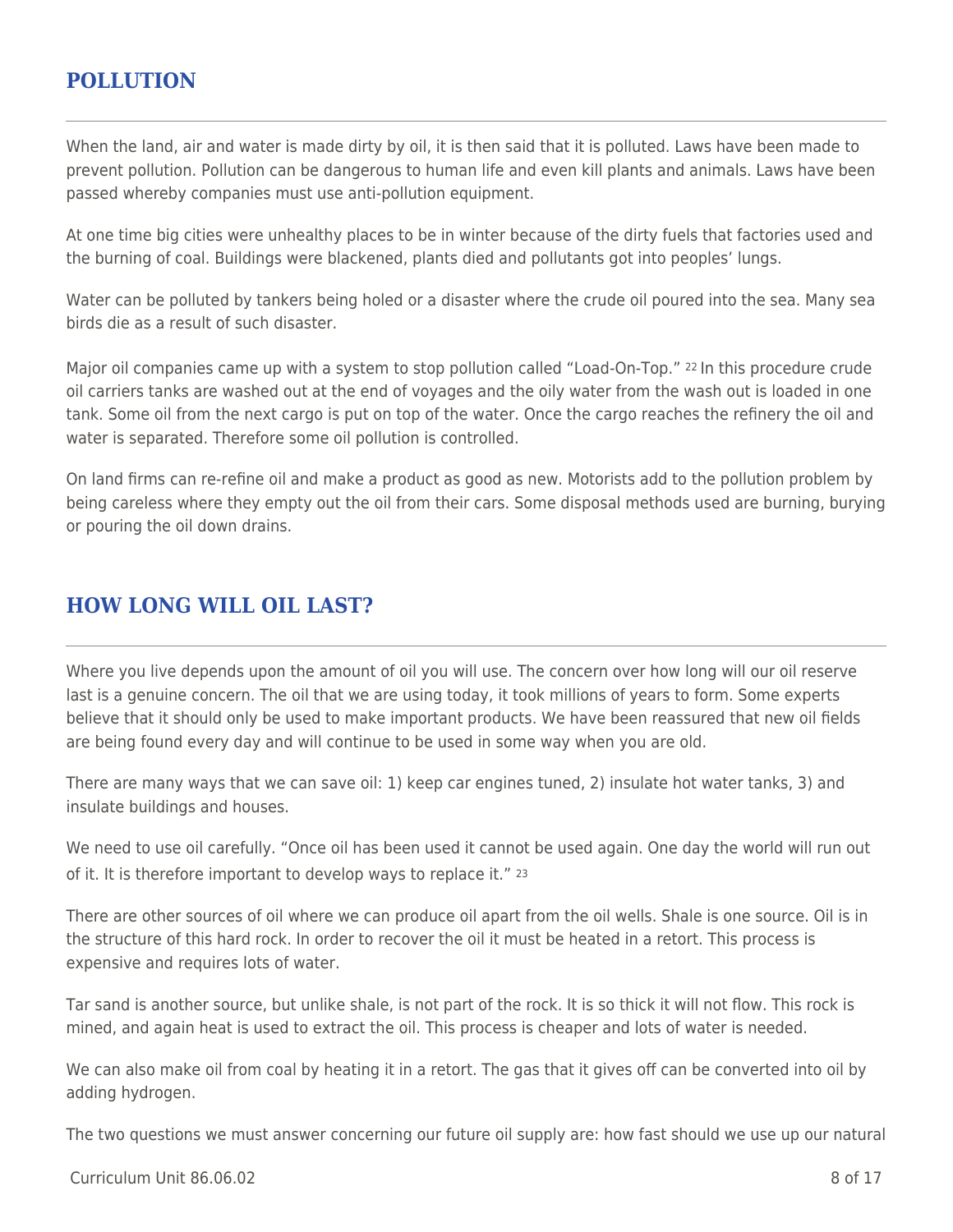## **HOW GAS IS FORMED**

Like oil gas is found underground, often in the same fields. Scientist believe that after millions of years of heat and pressure being applied to prehistoric sea animals and plants being trapped in sediment, caused them to change to crude oil and natural gas. The properties of natural gas are colorless odorless, and lighter than air.

Drilling is the method used to locate gas. It is brought to the surface in pipes. It rises automatically because it is under a lot of pressure and lighter than air.

Gas has many uses. The industries that produce canned and frozen fruits, mills that convert grains into breakfast foods, dairy plants, and bread companies all use gas. Some "products which use chemicals from natural gas are inks, glue, and other adhesives, paints, explosives, anti-freeze compounds, synthetic rubber and many kinds of plastics, fibers such as nylon, insect repellents, photographic film, detergents, and solvents." <sup>24</sup>

Once gas has been located it is sent to the cleaning plant where it is cleaned and an odor is added. It is of the utmost importance that the odor is added because it is dangerous to breathe in heavy concentrations and easily ignited. After gas has been cleaned it is sent by pipeline to be stored.

Gas produced from a field or existing in a field is termed raw gas, that gas in its natural state. Through the process of partically removing certain hydrocarbons and nonhydrocarbons from the raw gas, it is the marketable natural gas. This is often referred to as pipeline gas, residue gas or sales gas.

The porous sedimentary rock where natural gas is formed is composed of natural reservoirs which allows space for the accumulation of hydrocarbons. Natural gas is a mixture of hydrocarbon compounds and small quantities of various nonhydrocarbons in the gaseous phase. Or it may be in a solution with oil in natural underground reservoirs. Usually the principle hydrocarbons contained in the mixture are methane, ethane, propane, butane, and pentanes. In natural gas reservoirs the typical nonhydrocarbon gases are carbon dioxide, helium, hydrogen sulfide and nitrogen.

Natural gas liquids become available solely by separation from produced natural gas. The availability rate depends on the rate of production from crude oil or from natural gas reservoirs.

Natural gas liquids are comprised of hydrocarbon compounds (propane, butane, and pentanes-plus, referred to as condensates) or a combination of the previous gases subject to recovery from raw gas liquids. This procedure is done by processing it in the field by separators and scrubbers, in the processing and reprocessing plant or cycling plants. The components butane and propane are referred to as liquified petroleum gases or LPG.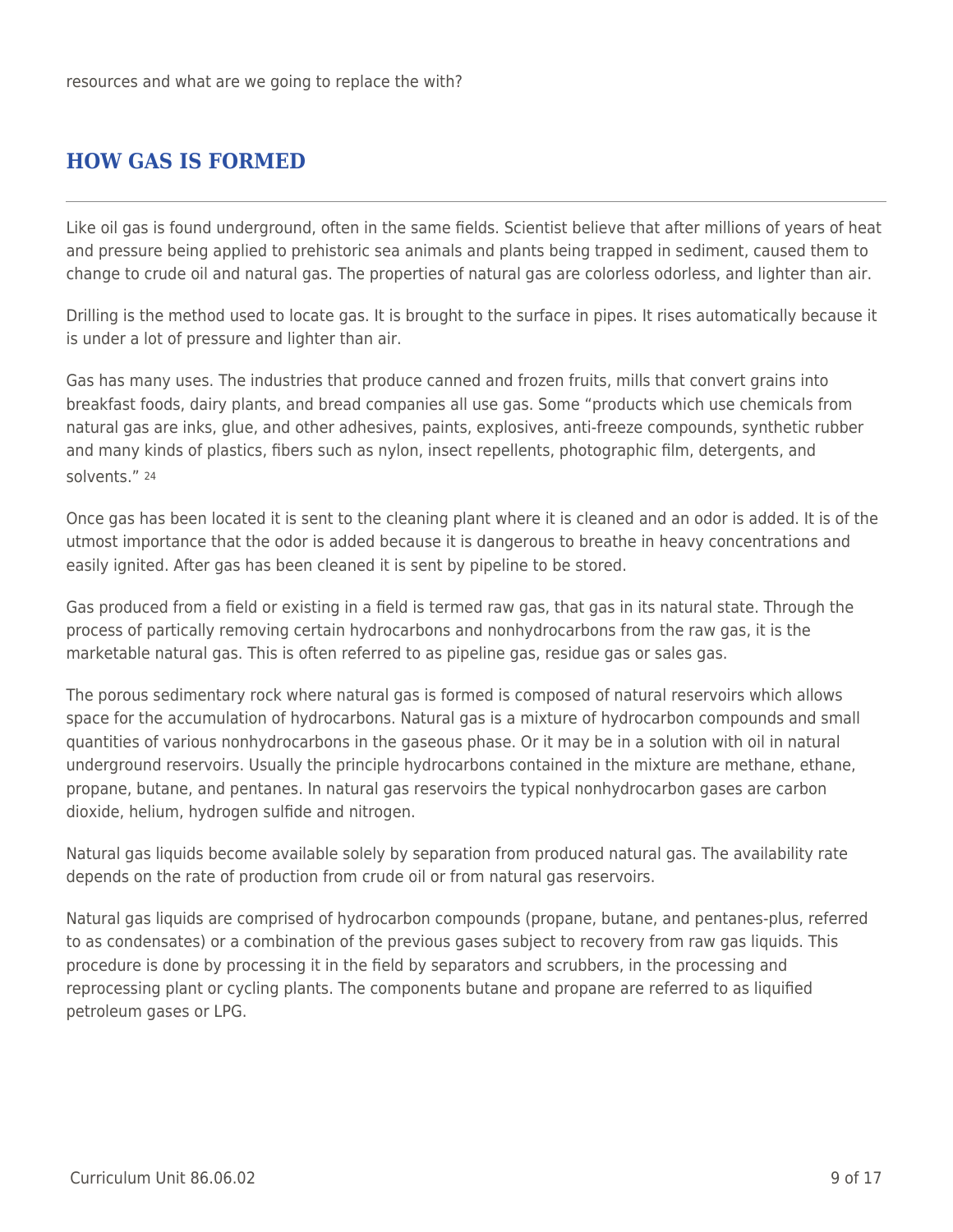### **WHERE GAS IS FOUND**

In 1951 "the largest natural gas field in the country and possibly in the world was the Hugoton field underlying the former Dust Bowl of southwestern Kansas and the Oklahoma Panhandle." 25 Major dry gas fields are also located in western Texas and the Gulf coast of Texas and Louisiana. In the past Texas, Louisiana, Oklahoma, and New Mexico were the largest producers of natural gas. There were some significant fields in the West Virginia-Ohio-Pennsylvania area.

Natural gas is found in all petroleum fields, both in the oil solution and as free gas trapped within the reservoir. In earlier years oil well drilling, vast amounts of gas were vented into the air. Eventually oil companies found its worth by pumping it back into depleted wells to increase pressure and keep the wells flowing and prolong their productive lives.

Stripped natural gas is remarkably economical and a high energy fuel. Its heat value is nearly twice as that of manufactured gas made from coal and cost less per cubic foot.

### **GEOLOGY**

Geologists and engineers can estimate what gases lie beneath the earth by studying the rock and sand samples brought up by the drill. The samples can give such information as the length and breath or the gas producing area. Estimates are given on how much gas is held in the rock below.

### **TRANSPORTATION OF GAS**

Natural gas is move across the United States by way of pipelines. The pipelines extends from the gas fields to the various states in the U.S.. Locally the pipes that carries the gas is much smaller than the ones that carries it across country.

It is very costly to build pipelines. The "cost is nearly one million dollars per mile to build large transmission pipelines."

The natural gas companies are concerned about their safety record. Also committees from the Senate and the House of Representative came up with recommendations for the passage of the Pipeline Safety Act. "Natural gas companies cooperated in writing this safety law because the industry wanted to insure the continuation of its fine record for safety." 27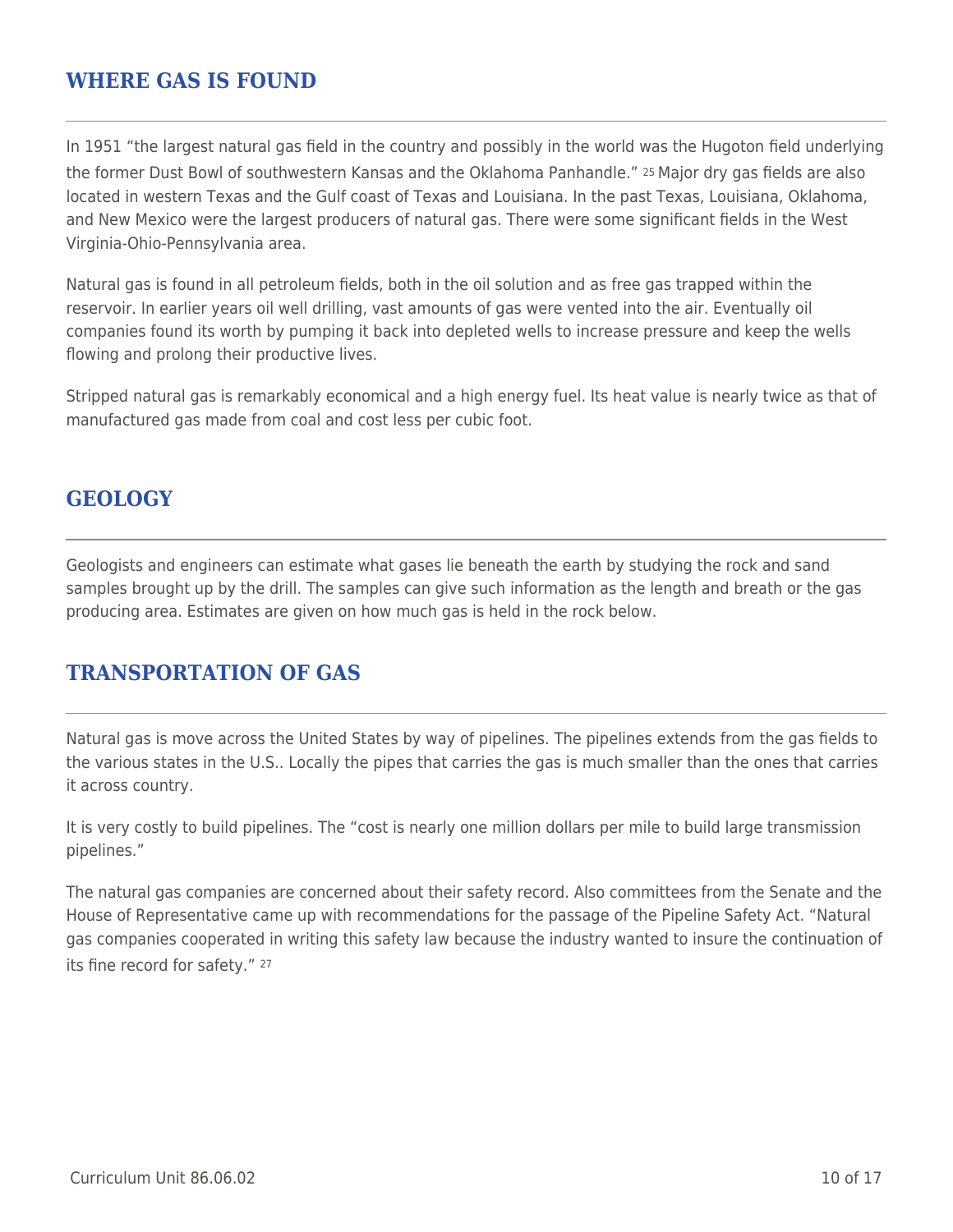### **SUPPLY AND DEMAND**

In 1984 there were about 200 trillion cubic feet of natural gas in proved reserves in the United States and adding Mexico and Canada brings it up to 360 trillion cubic feed. "Proved reserves are gas deposits underground that can be produced using today's methods and machinery." <sup>28</sup>

The above data does not include natural gas deposits that have been discovered. Some scientist speculate that "potential for future gas discoveries to be up to 10 times today's proved reserves." <sup>29</sup>

In the U.S. we consumed "between 17 and 18 trillion cubic feet of natural gas a year." <sup>30</sup> We are balancing the scale with that which is used up and new discoveries. In areas such as Canada and Mexico proved reserves are growing.

Due to government regulation control on natural gas prices, gas was priced low in the 1970's. As a result we consumed more gas. This brought about a shortage of supply in some areas. The government allowed prices to increase to encourage companies to explore more. The increased prices encouraged people to conserve even more. Today companies have produced an abundance of gas ready to be consumed.

In the future experts expect the use of natural gas to continue to grow through the year 2000. It is also believed that the supply and demand will continue to be an important source of energy.

### **CONCLUSION**

Oil and gas as a source of energy in the U.S. have been plentiful. We had unlimited supplies and enjoyed it for a long time. In the past oil and gas have been fairly low in cost until OPEC increased prices.

Now America consumes great amounts of natural resources which means the feasibility of whether gas and oil will be around in the future as a source of energy. We may have to limit the use of gas and oil to making necessities only. At the present we are importing the majority of the gas that we use from other countries and holding on to ours.

Energy is vital to human existence and extracting of raw materials from the earth requires lots of energy and technology. Eventually there will be an energy shortage which means that we must develop new means of developing energy. For now we are safe but not for long. We must continue to explore and find new reservoirs to supply our growing consumption. There are alternatives that we can use to supply our energy needs.

### **VOCABULARY**

- 1. crude oil—a mixture of hydrocarbons found in a liquid phase underground
- 2. reservoir—a place where anything is collected or stored, generally in large quantity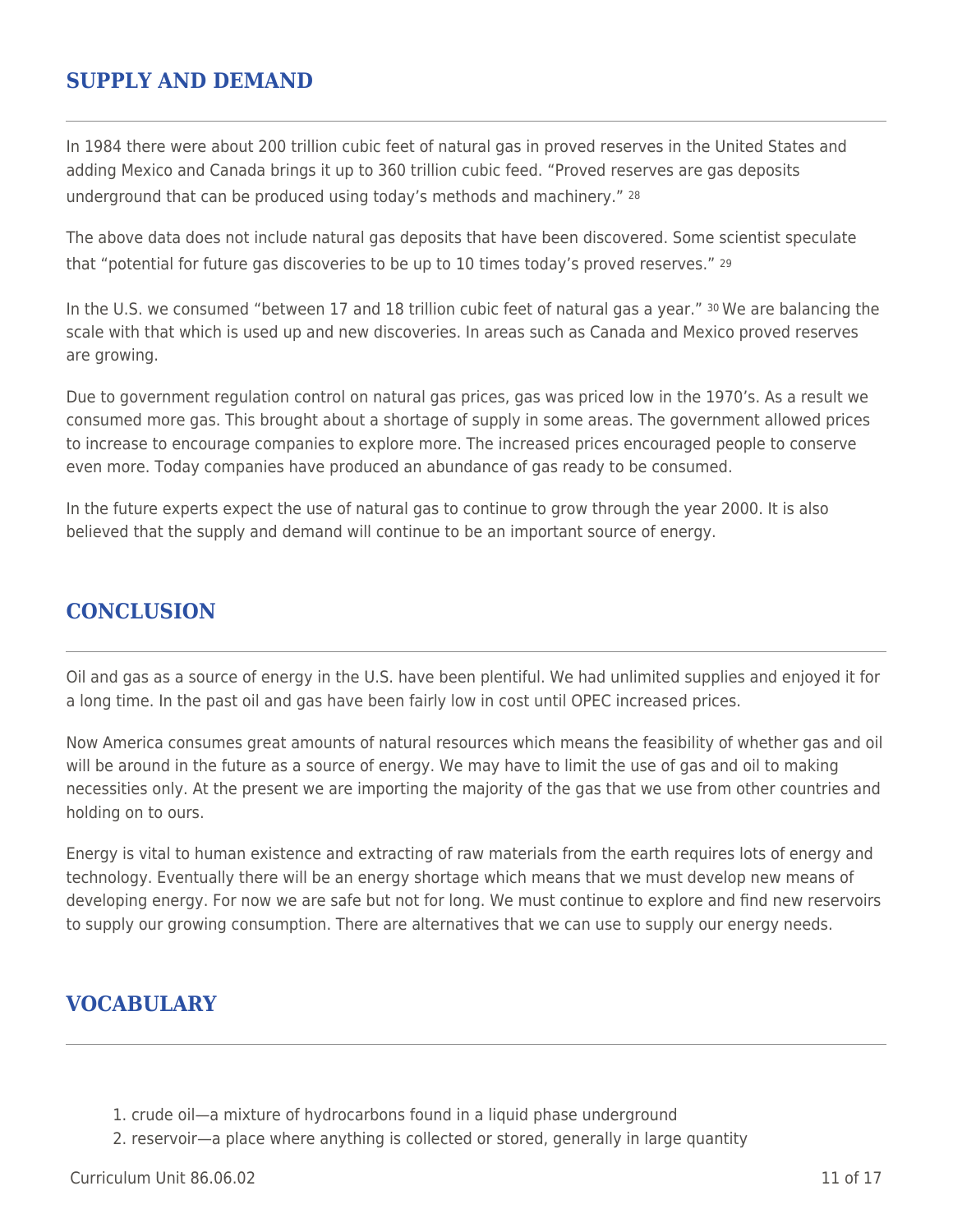- 3. hydrocarbon—any compound containing hydrogen and carbon
- 4. natural—gas in its natural state
- 5. oil—combustible substances obtained from animal, vegetable, or mineral sources
- 6. geology—the science that deals with the physical nature and history of the earth
- 7. recovery—the removal of oil from the earth
- 8. tanker—a special ship used to transport oil cargo
- 9. petroleum—an oily, flammable, liquid solution of hydrocarbons
- 10. sedimentary rock—rocks made from bits and pieces of sediments
- 11. pore—tiny openings through which fluids may pass or collect

# *LESSON PLANS*

#### LESSON 1

#### *Objective To explain how oil came into existence*

- 1. where did oil come from
- 2. exploration for oil
- 3. definition of oil
- 4. explanation of hydrocarbons
- 5. explanation of sedimentary rock in contrast to igneous and metamorphic rocks
- 6. geology findings
- 7. Activity (explaining the pores in sedimentary rock by using a household sponge)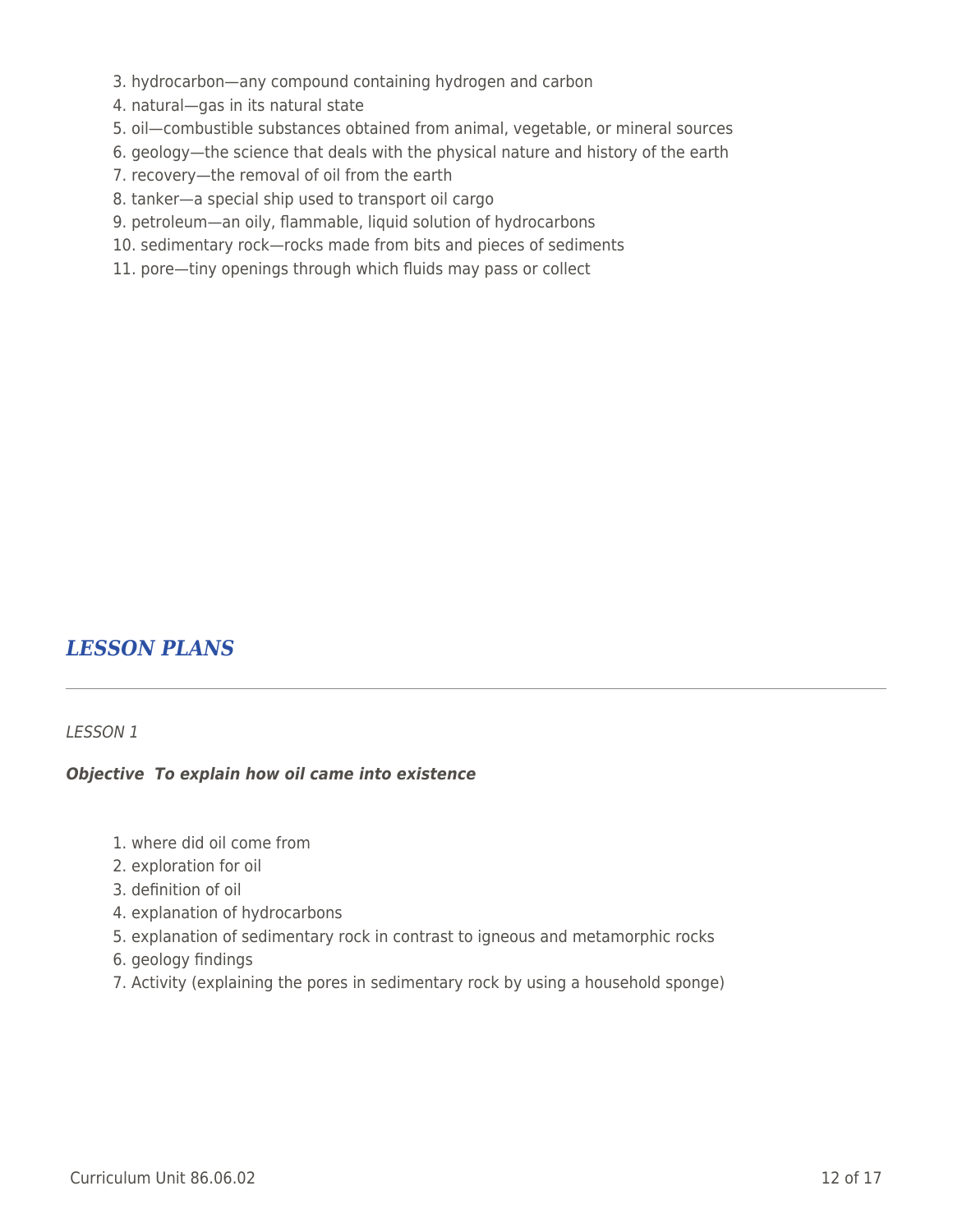#### LESSON 2

#### *Objective To see what an oil well looks like by using a drawing*

- 1. oil rig set up (parts and function)
- 2. onshore drilling
- 3. offshore drilling
- 4. oil well drawing and explanation
- 5. major oil producing countries
- 6. oil supply and demands

LESSON 3

#### *Objective An explanation of the three types of recovery*

- 1. primary recovery
- 2. secondary recovery
- 3. tertiary recovery
- 4. what happens to a community when an oil company moves in to start mining
- LESSON 4

#### *Objective To explain what happens to oil once it is mined*

- 1. oil transportation (tankers, trains, and trucks)
- 2. pollution
- 3. oil consumption
- LESSON 5

Objective:

- To relate to the by-products of oil by looking around the home
- 1. uses of oil (household and commercial)
- 2. how long will our oil last
- 3. from where do we get our supply of oil
- LESSON 6

### *Objective To explain where gas comes from*

1. exploration for gas

Curriculum Unit 86.06.02 13 of 17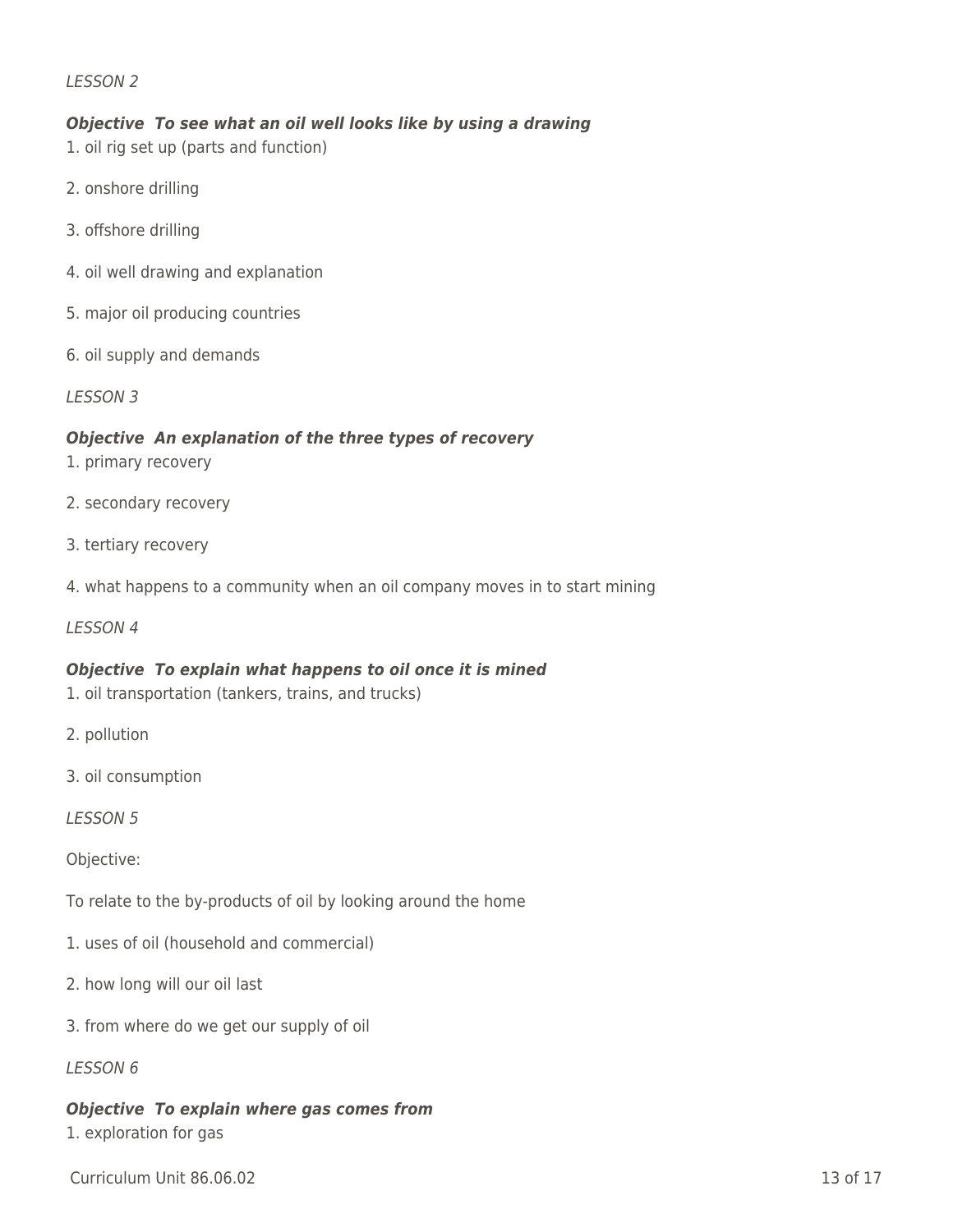- 2. where gas is found
- 3. the treatment of gas
- 4. the distribution of gas
- 5. household and commercial uses of gas

#### LESSON 7

#### *Objective To emphasize the properties of gas*

- 1. properties of gas
- 2. odor is added to gas
- 3. major gas fields in the U.S. and Canada
- 4. Activity (blowing a strip of paper to illustrate that gas can cause movement)

#### LESSON 8

#### *Objective To bring to the surface our concerns about our gas supply*

- 1. our current supply of natural gas
- 2. our future supply of natural gas
- 3. the demands upon natural gas
- 4. storage of natural gas

#### LESSON 9

Field trip to the BRIDGEPORT UNITED ILLUMINATING COMPANY.

Purpose: To see a facility that uses both coal and oil as a source of energy to produce more energy in the form of electricity, in order that the consumer may enjoy many of its benefits.

#### LESSON 10

### *Objective Summative test*

In a written essay form answer any 5 out of 7 questions.

- 1. Where are gas and oil found?
- 2. Where does most of our oil and gas that we use come from?
- 3. List and describe 2 out of 3 types of oil recovery.
- 4. List 7 items that are made from oil and 3 byproducts of gas.
- 5. Explain crude oil?

Curriculum Unit 86.06.02 14 of 17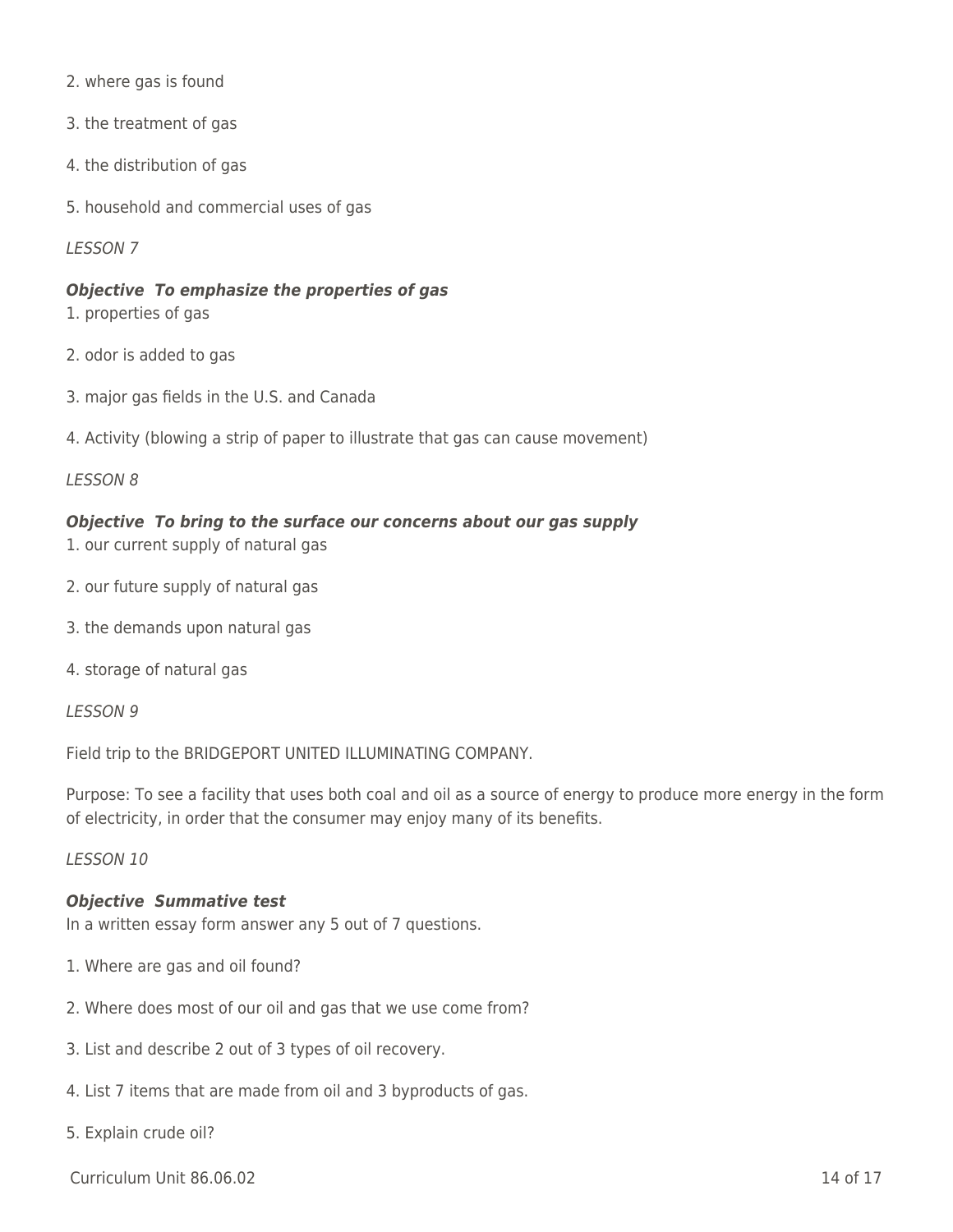- 6. What causes gas and oil to form underground?
- 7. How are gas and oil transported?

## **CONCLUSION:**

Alternatives to gas and oil as a source of energy.

## **Notes**

1. World Resources Oil p.14 2. Oil and Gas In 1983 p.66 3. Scientific American p.43 4. Ibid p.43 5. American Petroleum Institute p.59 6. American Petroleum Institute p.1 7. Ibid p.1 8. Ibid p.1 9. Ibid p.16 10. World Resources Oil p.18 11. Ibid p.18 12. Scientific American p.42 13. Scientific American p.35 14. Ibid p.35 15. Ibid p.35 16. Ibid p.42 17. Enhanced Oil Recovery By Miscible and Chemical Methods p.1 18. Ibid p.2 19. Oil and Gas In 1983 p.6 20. Ibid p.8 21. World Resources Oil p.18 22. Ibid p.8 23. The Story Of Gas Energy p.41 24. Scientific American p.18 25. The Natural Gasbook p.12 26. The Story Of Natural Gas and Energy p.12 27. The Natural Gasbook p.12 28. Ibid p.12 29. Ibid p.12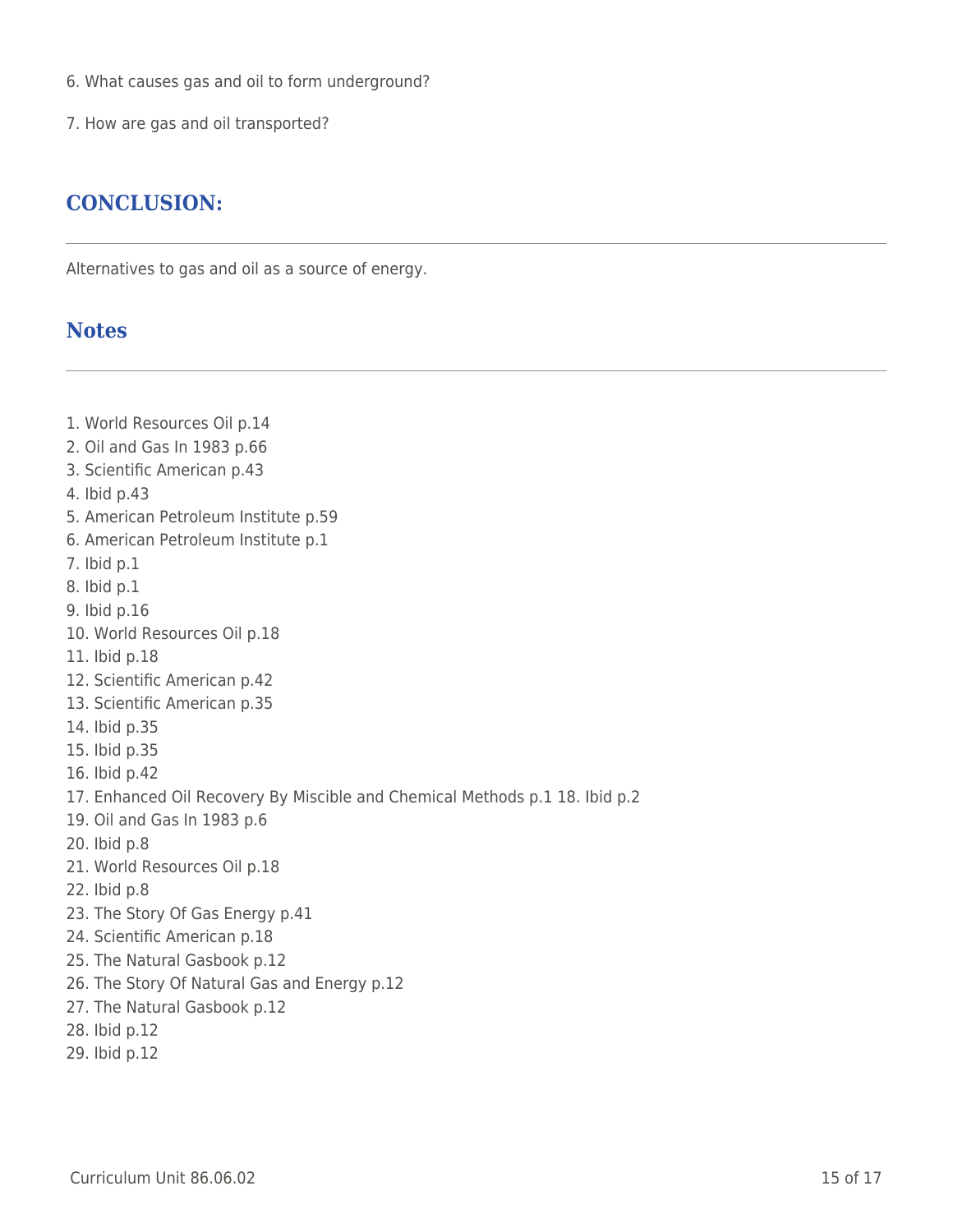### **READING LIST FOR TEACHERS**

1. "Summary of 1972 Oil and Gas Statistics for Onshore and Offshore Areas of 151 Counties" Gov. survey Profit Paper 885, 163 pp., Stock No. 240102518, U.S. Government Printing Office, Washington, D.C.-1974

2. American Petroleum Institute: World Crude Oil Production by Countries, 1857-1967, in "Petroleum Facts and Figures", Washington, 1971

3. Energy National Geographic, Special Report, February 1981, Washington, D.C.

4. Oil, Gas and the Challenge of the Arctic, American Petroleum Institute, 1220 L. Street Northwest, Washington, D.C. 20005

5. Dept. "Reserves of Crude Oil, Natural Gas Liquids, and Natural Gas in the United States and Canada, and the United Productivity Capacity as of December 31, 1972" published jointly by the American Gas Association Arlington, Va.; American Petroleum Institute, Washington, and Canadian Petroleum Association, Calgary, Alberta, Vol. 27

## **READING LIST FOR STUDENTS**

1. Canfield, John and Buckman David; "World Resource Oil," Wayland Publishers Limited, Priory Press Limited 1976, 49 Landowne Place, Howe, Sussex

2. Oil and Gas In 1983, Shell Briefing Service No. 2, 1984, Shell International Petroleum Company Limited (PA/012), London

3. Springborn, Harold W., "The Story Of Natural Gas Energy," American Gas Association, 1515 Wilson Blvd., Arlington, VA. 22209

#### BIBLIOGRAPHY:

1. American Petroleum Institute. "Oil, Gas and The Challenge Of The Arctic"; 1220 L Street Northwest, Washington, D.C. 20005.

2. Canfield, John and Backman, David. "World Resources Oil"; Wayland Publishers Limited, Priory Press Limited, 49 Landowne Place, Howe, Sussex.

3. Scientific America. "World Oil Production"; Vol. 238 No.3 March 1978.

4. Scientific American. "Natural Gas"; Vol. 185 No.5 Nov. 1951.

5. Scientific American. "Secondary Recovery Of Petroleum"; Vol. 213 No.1 July 1965.

6. Shell Technology. "Enhanced Oil Recovery By Miscible and Chemical Methods"; Shell International Petroleum Company Limited (PA/012), London, No. 2, 1982.

7. Shell Briefing Service. "Oil and Gas In 1983"; Shell International Petroleum Company Limited (PA/012), London, No. 2, 1984.

8. Springborn, Harold W. "The Story Of Natural Gas Energy"; American Gas Association, 1515 Wilson Blvd., Arlington, VA 22209, 1980.

9. The Natural Gasbook; American Gas Association; 1515 Wilson Blvd., Arlington, VA 22209, 1984.

 $C$ urriculum Unit 86.06.02 16 of 17